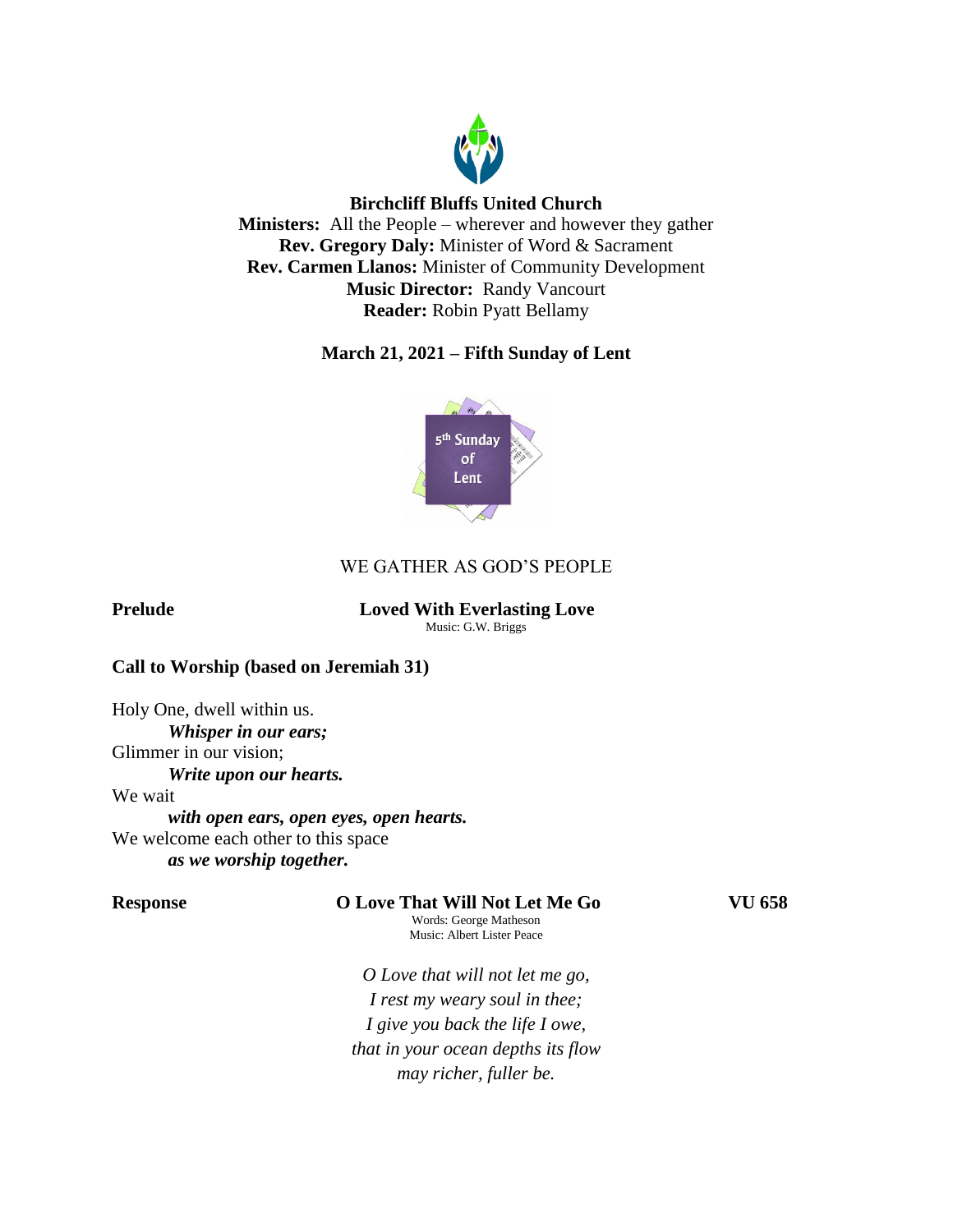*O Light that follows all my way, I yield my flickering torch to thee; my heart restores its borrowed ray, that in thy sunshine's blaze its day may brighter, fairer be.*

# **Life & Work of the Church**

*Welcome to online worship*

# **Land Acknowledgement**

As we prepare for worship, we take a moment to acknowledge the sacred land on which Birchcliff Bluffs United Church stands. It has been a site of human activity for many thousands of years. This land is the territory of the Huron-Wendat and Petun First Nations, the Seneca, and

the Mississauga's of the Credit and Scugog. What we now know as Scarborough is part of the Williams Treaty lands. Today, the meeting place around Toronto is still the home to many Indigenous people from across Turtle Island. We are grateful for the opportunity to live and work on this territory. It is now our time to share in the care and maintenance of the land. Part of that discussion is the work of reconciliation and we seek to be mindful of broken covenants and the need to strive to make right with all our relations.





# **Candle Lighting**

*Loving God, we open our hearts to you. We invite you into our inmost being, only to find you already there. Strengthen us in our quiet places and then lead us into the work of justice and peace. Amen.*

**Opening Hymn** Spirit, Open My Heart MV 79 Words: Ruth Duck Music: traditional melody, Ireland Words © 1996 The Pilgrim Press

*Spirit, open my heart to the joy and pain of living. As you love may I love, in receiving and in giving, Spirit, open my heart.*

 *God, replace my stony heart with a heart that's kind and tender. All my coldness and fear to your grace I now surrender.*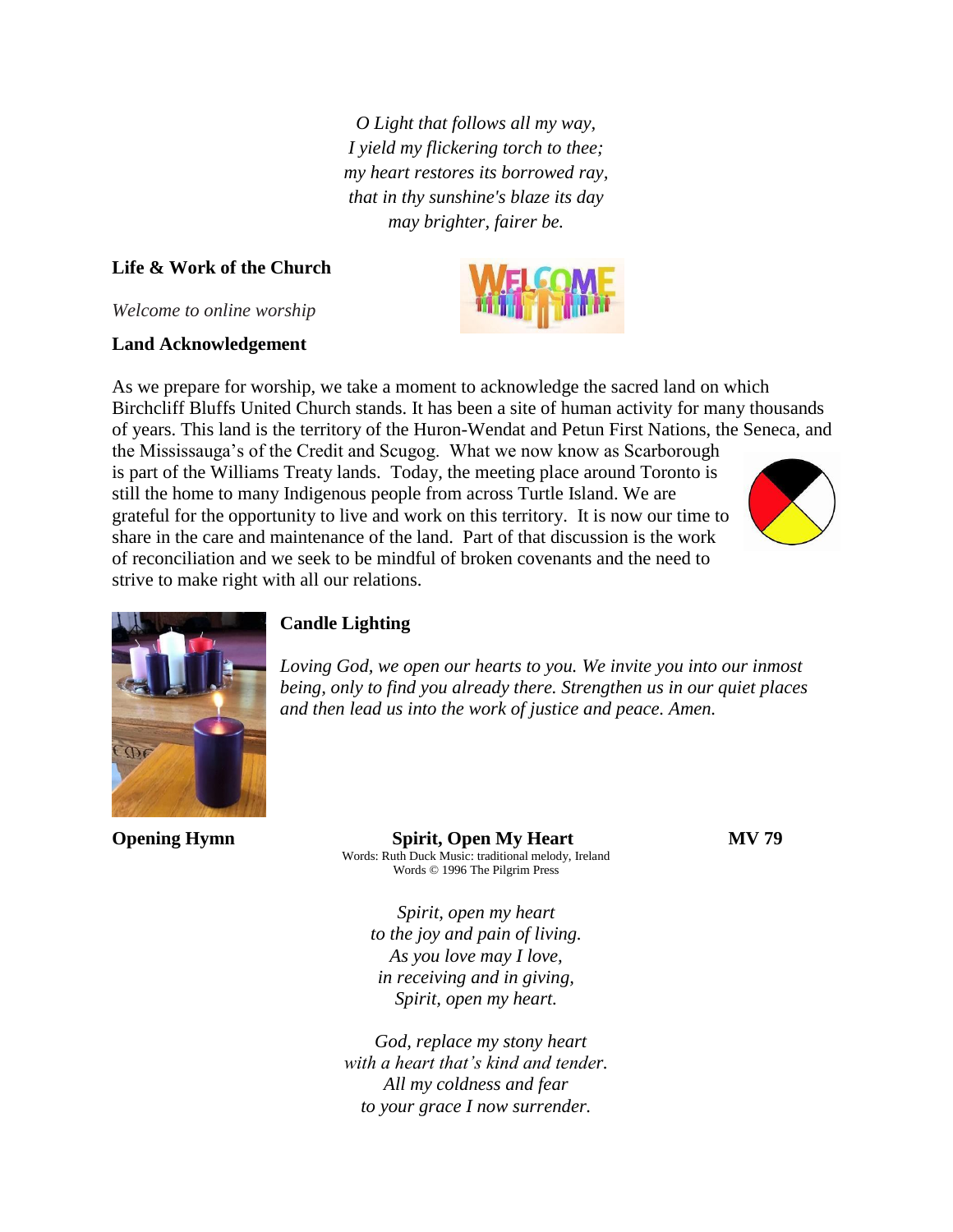*Spirit, open my heart to the joy and pain of living. As you love may I love, in receiving and in giving, Spirit, open my heart.*

 *Write your love upon my heart as my law, my goal, my story. In each thought, word, and deed, may my living bring you glory.*

*Spirit, open my heart to the joy and pain of living. As you love may I love, in receiving and in giving, Spirit, open my heart.*

 *May I weep with those who weep, share the joy of sister, brother. In the welcome of Christ, may we welcome one another.*

*Spirit, open my heart to the joy and pain of living. As you love may I love, in receiving and in giving, Spirit, open my heart.*

## **Prayer for Grace**

*God, who makes all things new, new stars, new dust, new life; take our hearts, every hardened edge and measured beat, and create something new.*

*We need your newness, God, the rough parts of us made smooth; the stagnant, stirred; the stuck, freed; the unkind, forgiven.*

*And then, by the power of your Spirit, Turn us toward love again. Amen.*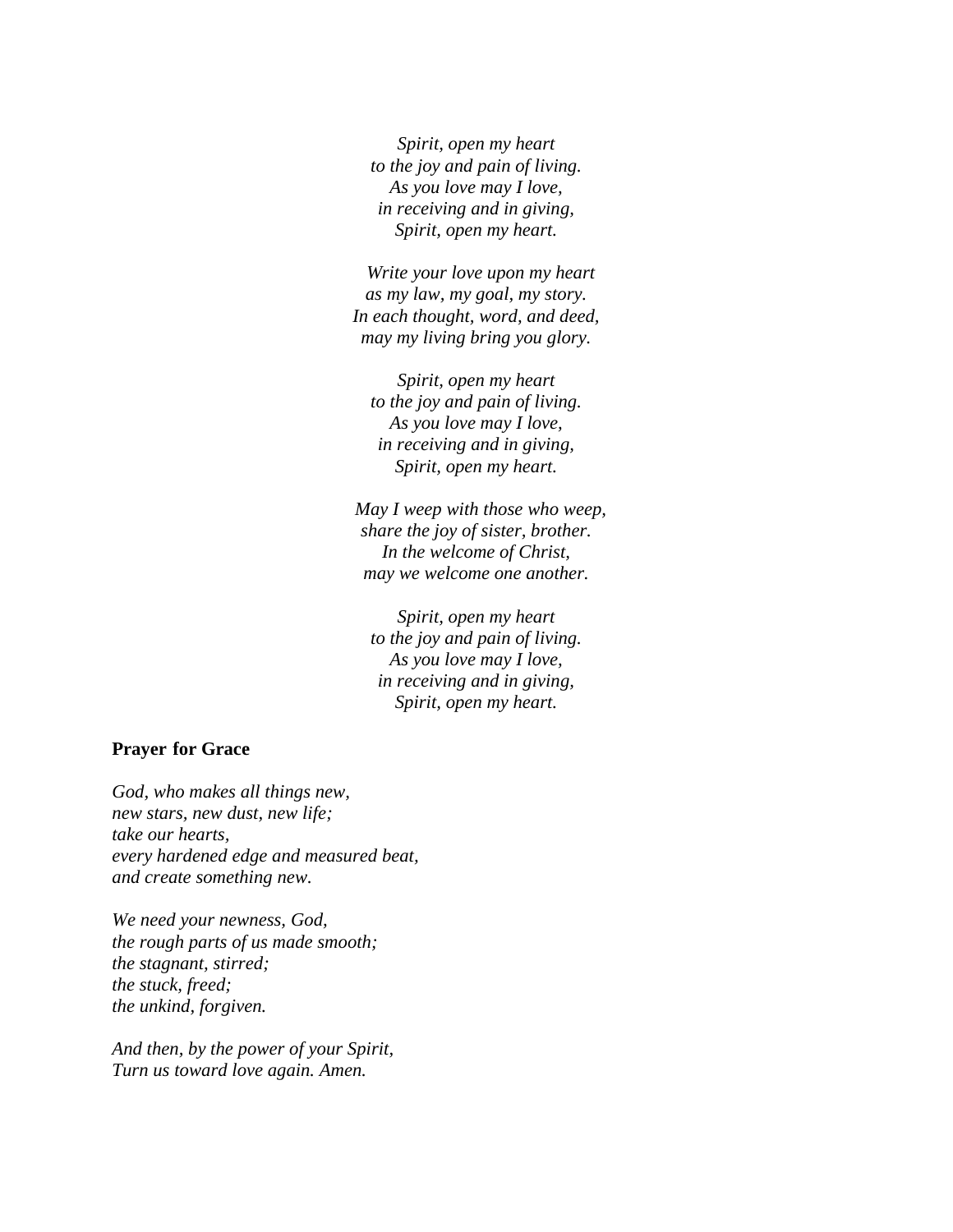## WE LISTEN FOR GOD'S WORD

### **And Now For Something Completely Different**

#### **David Vance – take on Psalm 27**

**Hymn When Pain of the World** Words & Music: Jim Strathdee © 1978 Desert Flower Music

> *When pain of the world surrounds us with darkness and despair, when searching just confounds us with false hopes everywhere, when lives are starved for meaning and destiny is bare, we are called to follow Jesus and let God's healing flow through us.*

 *We see with fear and trembling our aching world in need, confessing to each other our wastefulness and greed. May we with steadfast caring the hungry children feed. We are called to follow Jesus and let God's justice flow through us.*

 *We praise you for our journey and your abundant grace, your saving word that guided a struggling human race. O God, with all creation, your future we embrace. We are called to follow Jesus and let God's changes flow through us.*

#### **Prayer of Illumination**

*Help us O God, to come to you with open lives to receive your words. May we give them new life as we listen to what you have to say. Open our hearts as we embark on this journey with each other and with you. Amen*



**Psalm 27 The Message**

Light, space, zest that's God!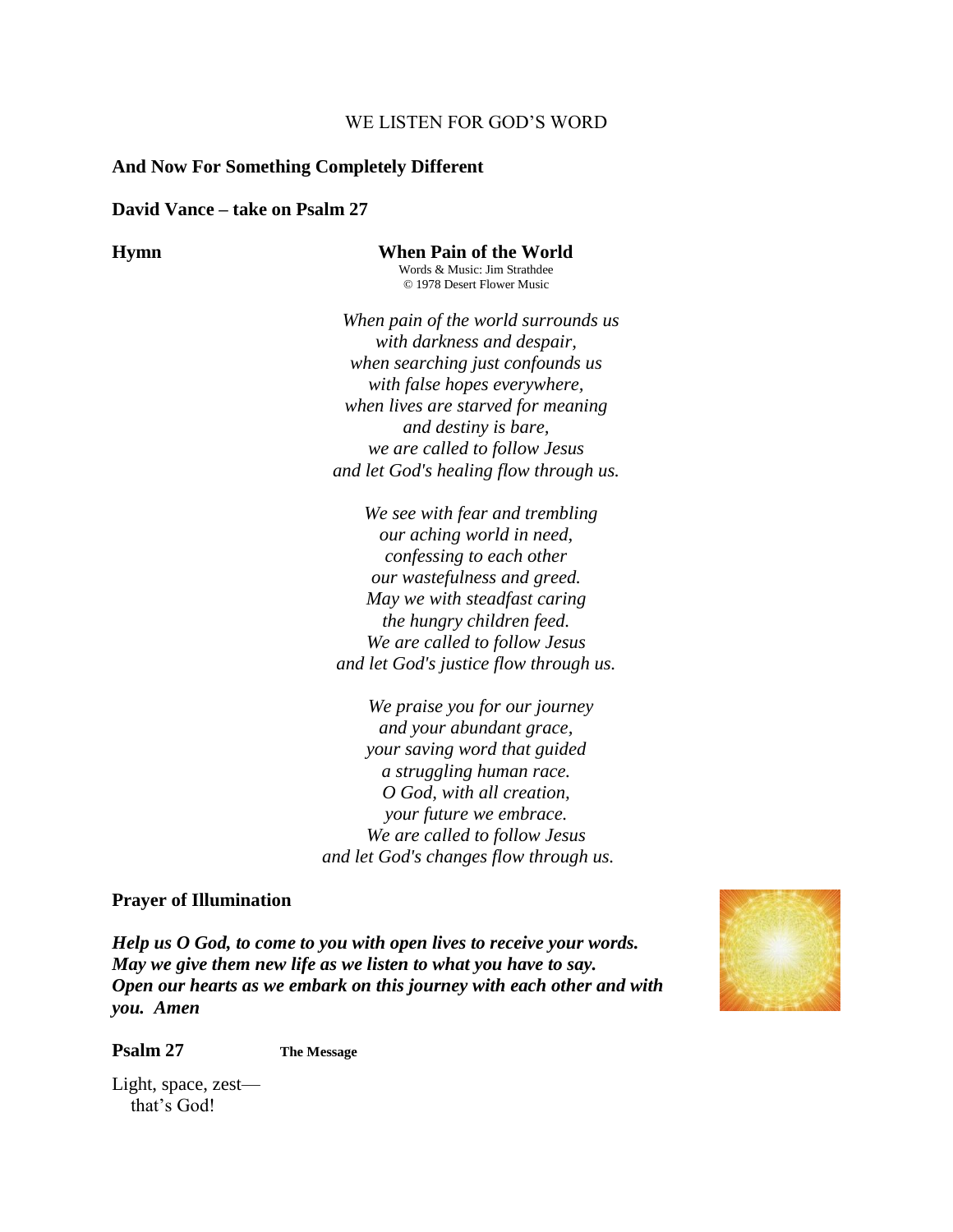So, with him on my side I'm fearless, afraid of no one and nothing.

When vandal hordes ride down ready to eat me alive, Those bullies and toughs fall flat on their faces.

When besieged, I'm calm as a baby. When all hell breaks loose, I'm collected and cool.

I'm asking God for one thing, only one thing: To live with him in his house my whole life long. I'll contemplate his beauty; I'll study at his feet.

That's the only quiet, secure place in a noisy world, The perfect getaway, far from the buzz of traffic.

God holds me head and shoulders above all who try to pull me down. I'm headed for his place to offer anthems that will raise the roof! Already I'm singing God-songs; I'm making music to God.

Listen, God, I'm calling at the top of my lungs: "Be good to me! Answer me!" When my heart whispered, "Seek God," my whole being replied, "I'm seeking him!" Don't hide from me now!

You've always been right there for me; don't turn your back on me now. Don't throw me out, don't abandon me; you've always kept the door open. My father and mother walked out and left me,

but God took me in.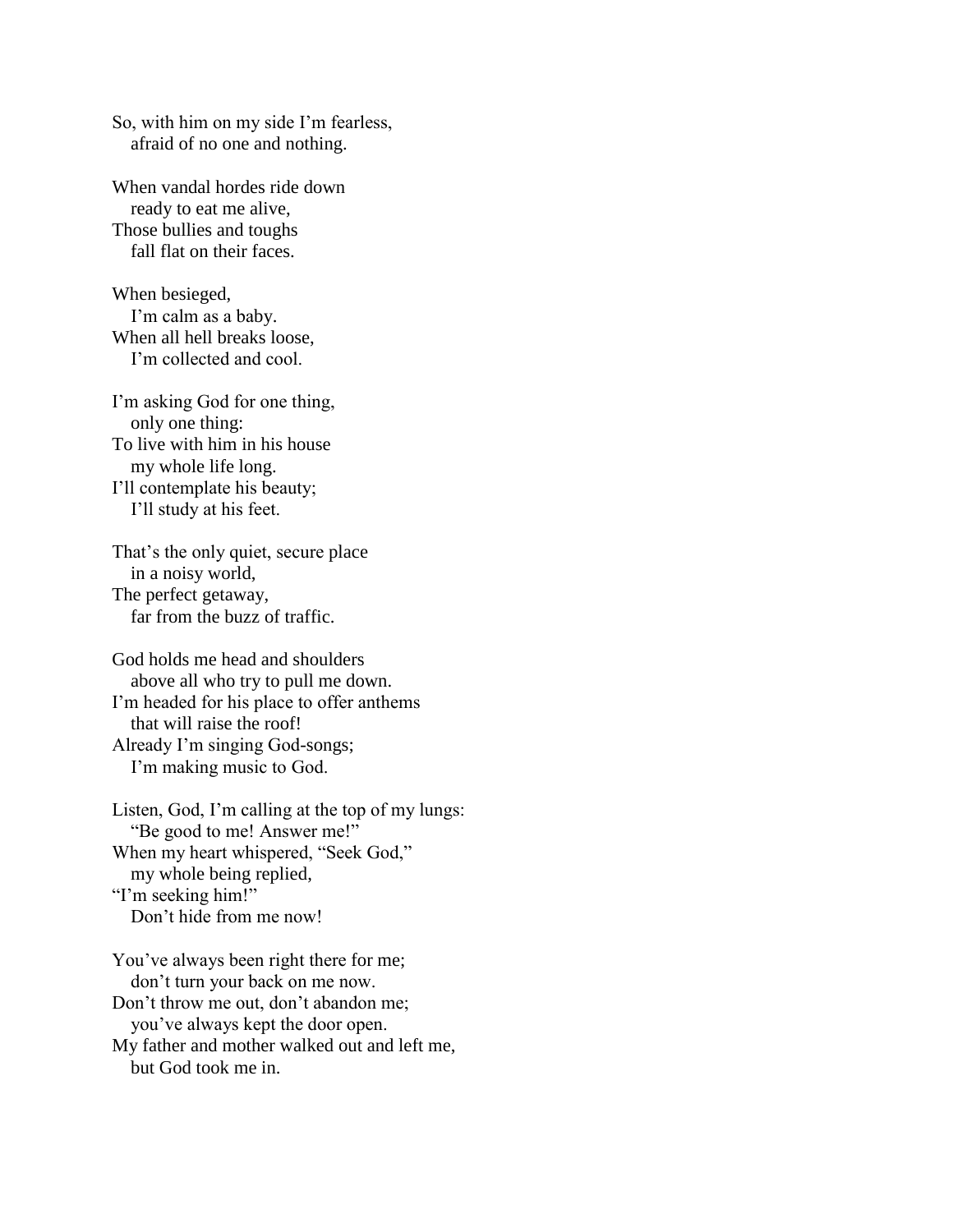Point me down your highway, God; direct me along a well-lighted street; show my enemies whose side you're on. Don't throw me to the dogs, those liars who are out to get me, filling the air with their threats.

I'm sure now I'll see God's goodness in the exuberant earth. Stay with God! Take heart. Don't quit. I'll say it again: Stay with God.

## **John 12: 20-33 New Revised Standard Version**

Now among those who went up to worship at the festival were some Greeks. **<sup>21</sup>** They came to Philip, who was from Bethsaida in Galilee, and said to him, "Sir, we wish to see Jesus." **<sup>22</sup>** Philip went and told Andrew; then Andrew and Philip went and told Jesus. **<sup>23</sup>** Jesus answered them, "The hour has come for the Son of Man to be glorified. **<sup>24</sup>** Very truly, I tell you, unless a grain of wheat falls into the earth and dies, it remains just a single grain; but if it dies, it bears much fruit. **<sup>25</sup>** Those who love their life lose it, and those who hate their life in this world will keep it for eternal life. **<sup>26</sup>** Whoever serves me must follow me, and where I am, there will my servant be also. Whoever serves me, the Father will honor.

**<sup>27</sup>** "Now my soul is troubled. And what should I say—'Father, save me from this hour'? No, it is for this reason that I have come to this hour. **<sup>28</sup>** Father, glorify your name." Then a voice came from heaven, "I have glorified it, and I will glorify it again." **<sup>29</sup>** The crowd standing there heard it and said that it was thunder. Others said, "An angel has spoken to him." **<sup>30</sup>** Jesus answered, "This voice has come for your sake, not for mine. **<sup>31</sup>** Now is the judgment of this world; now the ruler of this world will be driven out. **<sup>32</sup>** And I, when I am lifted up from the earth, will draw all people to myself." **<sup>33</sup>** He said this to indicate the kind of death he was to die.

This is the Gospel message for us to consider today. *Thanks be to God*

### **Sermon My Soul is Troubled**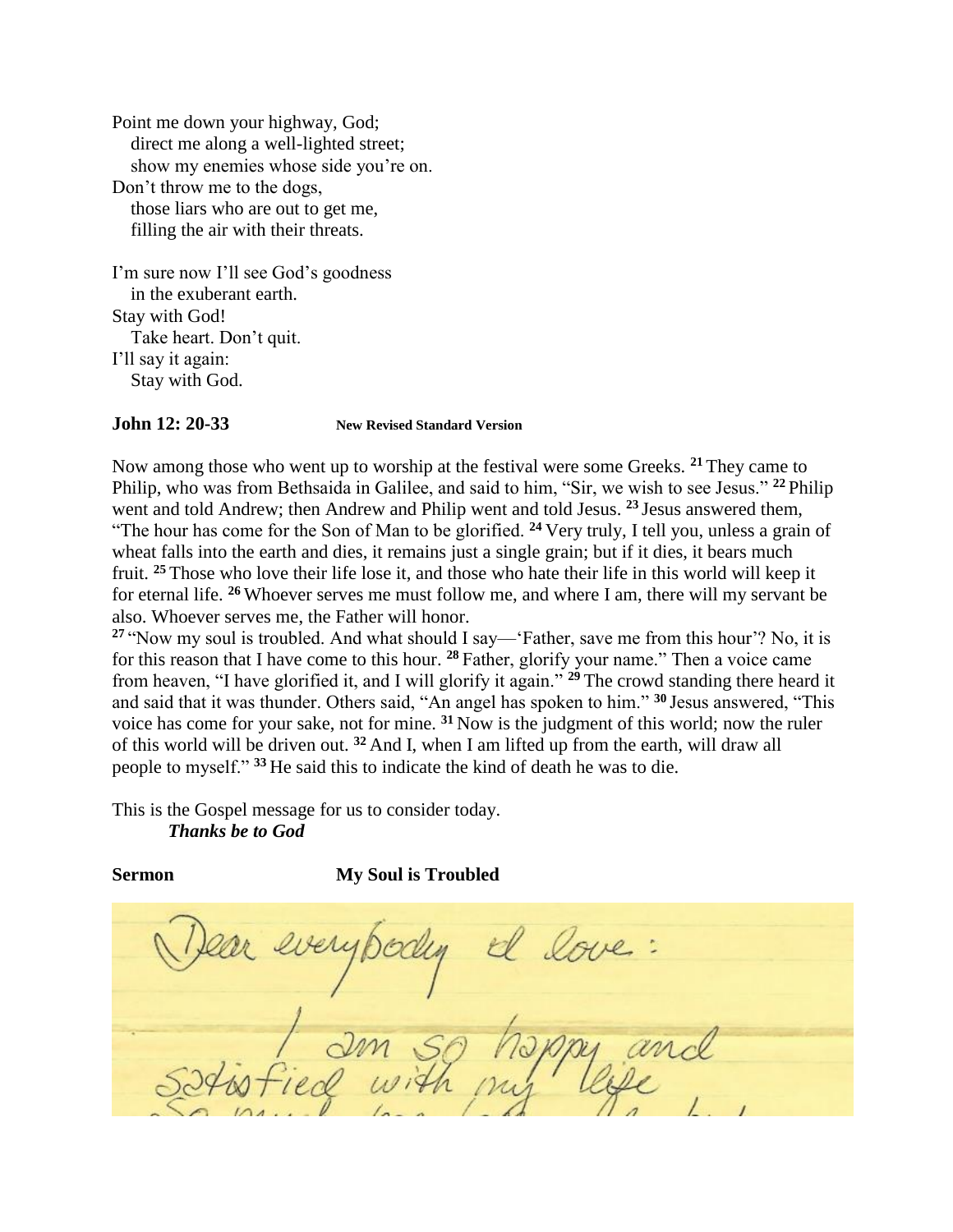#### **Hymn God of Grace and God of Glory VU 686** Words: Harry Emerson Fosdick Music: Henry T. Smart

 *God of grace and God of glory, on your people pour your power; now fulfil your church's story; bring its bud to glorious flower. Grant us wisdom, grant us courage, for the facing of this hour.*

 *Lo, the hosts of evil round us scorn your Christ, assail your ways; fears and doubts too long have bound us; free our hearts to work and praise. Grant us wisdom, grant us courage, for the living of these days.*

 *Cure your children's warring madness, bend our pride to your control; shame our wanton selfish gladness, rich in goods and poor in soul. Grant us wisdom, grant us courage, lest we miss your kingdom's goal.*

 *Set our feet on lofty places, gird our lives that they may be armoured with all Christlike graces, pledged to set all captives free. Grant us wisdom, grant us courage, that we fail not them nor thee.*

# WE RESPOND TO GOD'S WORD

### **Offering**

#### **Prayers of the People**



*Our Father, who art in heaven, hallowed be thy name; thy kingdom come; thy will be done; on earth as it is in heaven. Give us this day our daily bread. And forgive us our trespasses, as we forgive those who trespass against us. And lead us not into temptation; but deliver us from evil. For thine is the kingdom, the power, and the glory for ever and ever.*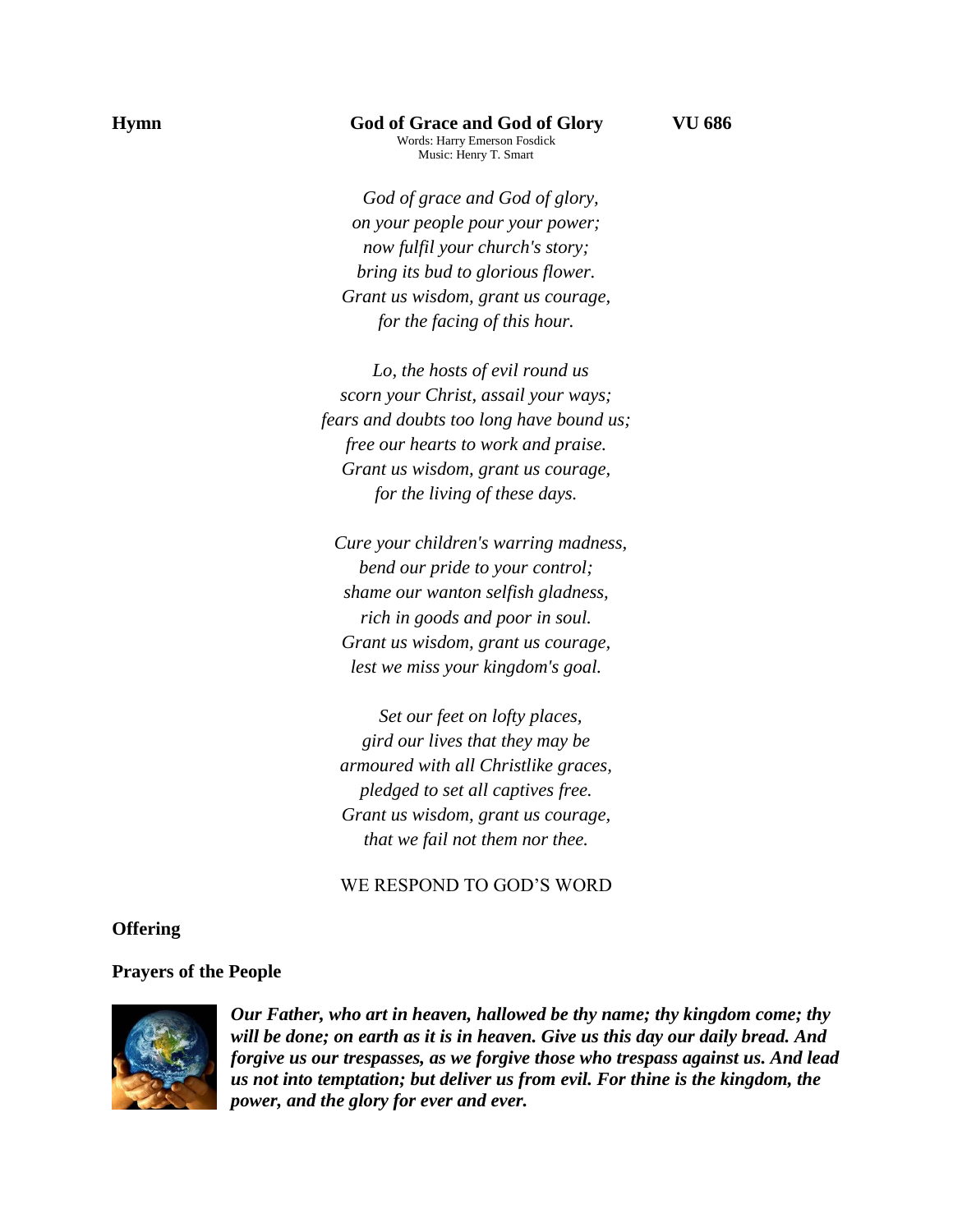### BLESSING AND SENDING FORTH

### **Closing Hymn Sweet Hour of Prayer**

*Sweet hour of prayer! Sweet hour of prayer! that calls me from a world of care, and bids me at my Saviour's throne make all my wants and wishes known. In seasons of distress and grief, my soul has often found relief, and oft escaped the tempter's snare by your return, sweet hour of prayer!*

*Sweet hour of prayer! Sweet hour of prayer! the joys I feel, the bliss I share of those whose anxious spirits burn with strong desires for your return! With such I hasten to the place where God my Saviour shows your face, and gladly take my station there, and wait for you, sweet hour of prayer!*

*Sweet hour of prayer! Sweet hour of prayer! Your wings shall my petition bear to you whose truth and faithfulness engage the waiting soul to bless. And since you bid me seek your face, believe your word, and trust your grace, I'll cast on God my every care, and wait for you, sweet hour of prayer!*

### **Benediction & Commissioning**

May God with whom we dwell; Christ who shows us how to lean into life; and The Spirit who comforts us when we are troubled; Be with you now and for the rest of your life.

> Permission to reproduce lyrics and podcast/stream the music in this service obtained from ONE LICENSE, with license #A-737645. All Rights Reserved.